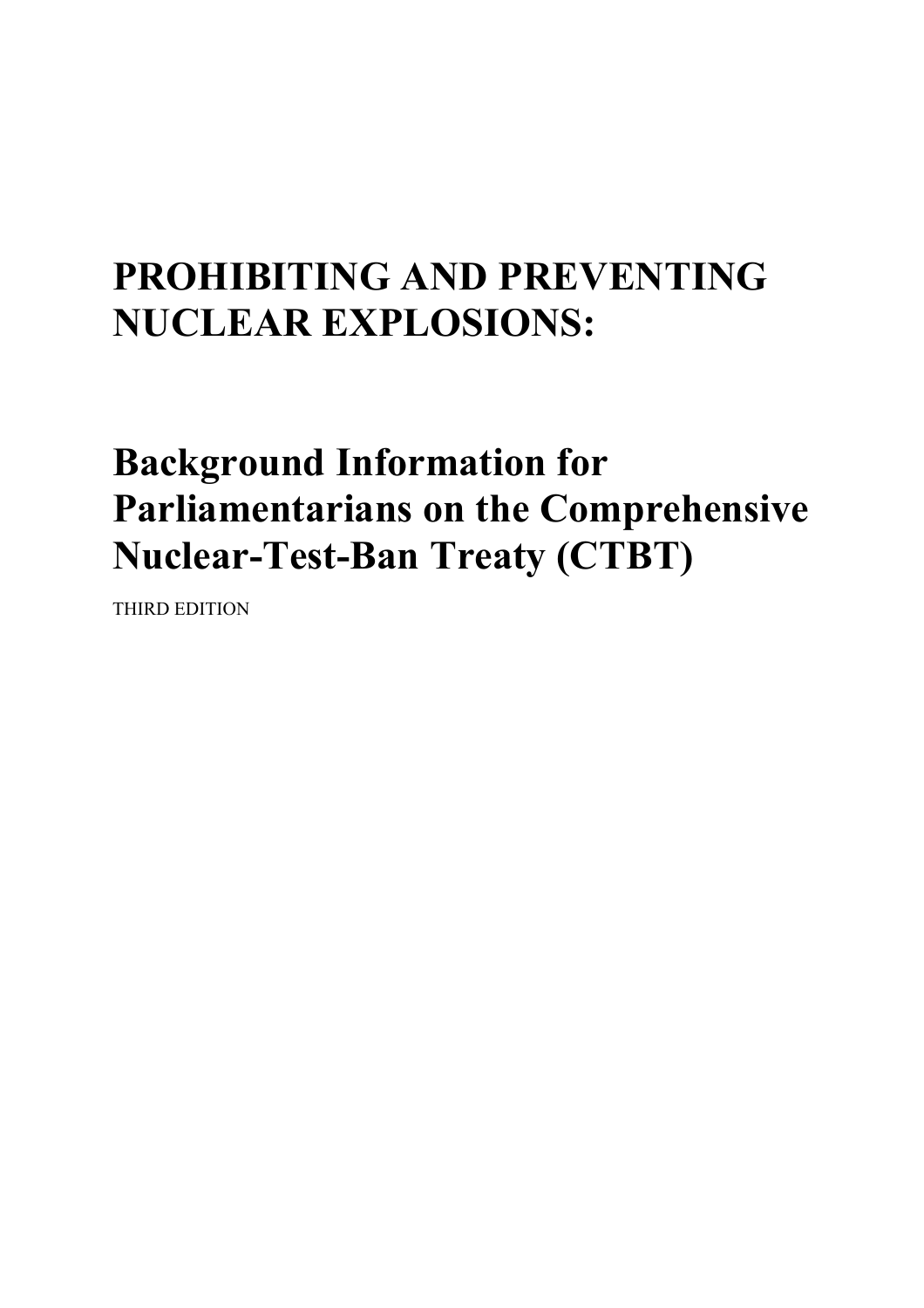## **Contents**

| $\mathbf{1}$ . | Preface |  |
|----------------|---------|--|
| 2.             |         |  |
| 3.             |         |  |
| 4.             |         |  |
| 5.             |         |  |
| 6.             |         |  |
| 7.             |         |  |
| 8.             |         |  |
| 9.             |         |  |
|                |         |  |
|                |         |  |
|                |         |  |
|                |         |  |
|                |         |  |
|                |         |  |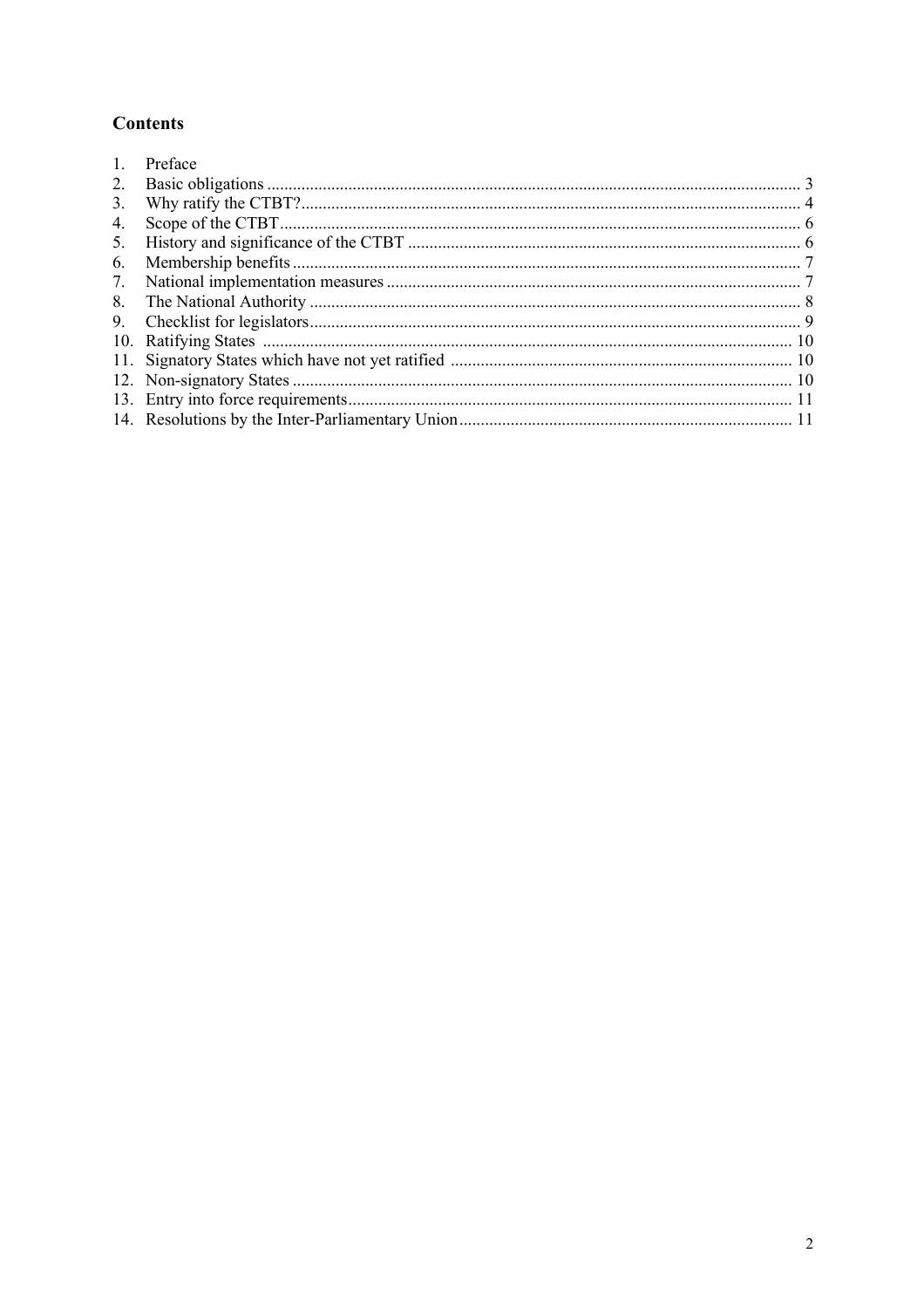## **1. Preface**

This publication has been prepared to assist parliamentarians and other officials to prepare for ratification of the Comprehensive Nuclear-Test-Ban Treaty (CTBT). The publication presents a summary of the basic provisions of the CTBT as well as background information regarding the CTBT and the rights and obligations a State Party will assume upon its entry-into-force.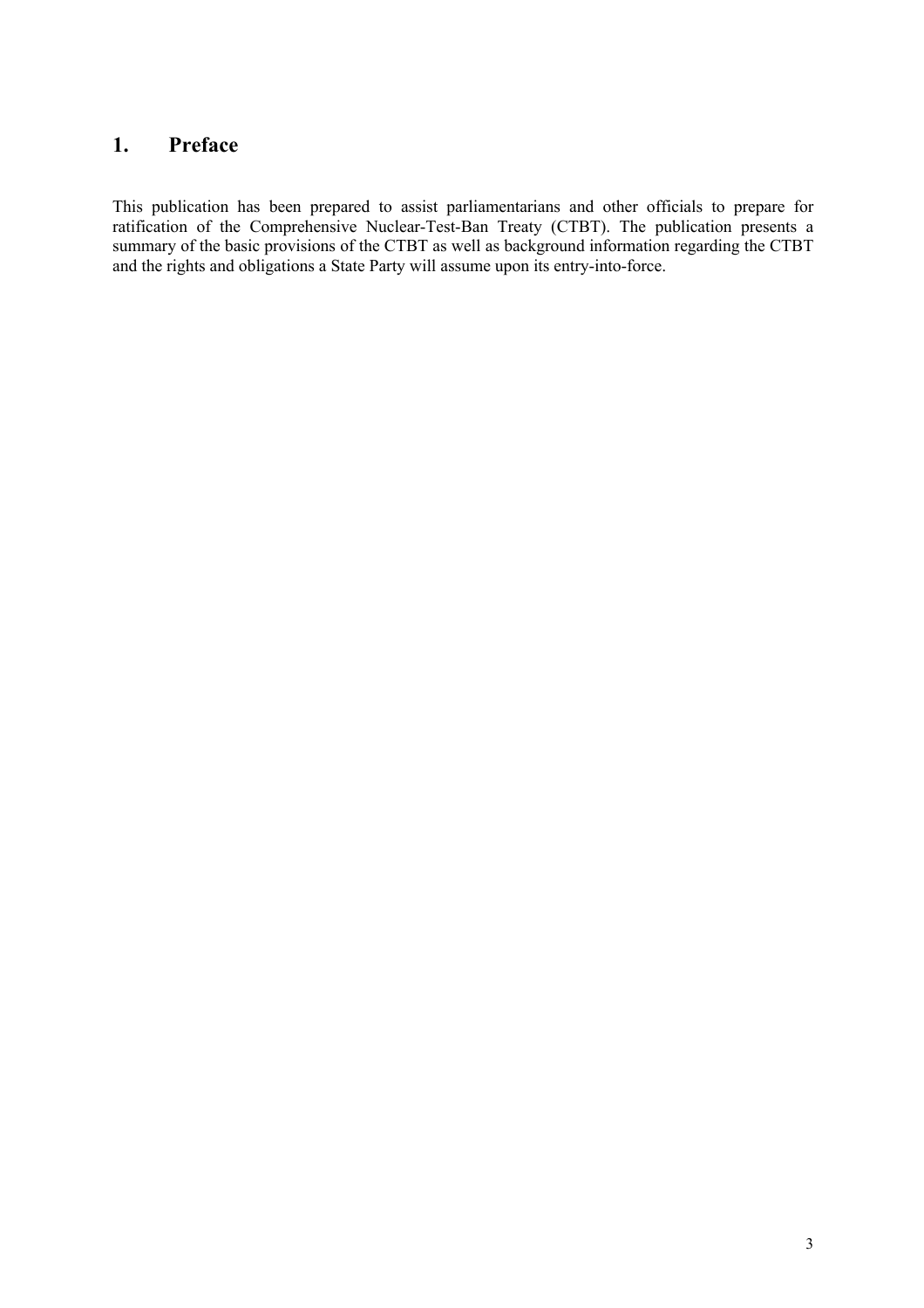## **2. Basic obligations**

#### *Article 1*

*1. Each State Party undertakes not to carry out any nuclear weapon test explosion or any other nuclear explosion, and to prohibit and prevent any such nuclear explosion at any place under its jurisdiction or control.*

*2. Each State Party undertakes, furthermore, to refrain from causing, encouraging, or in any*  way participating in the carrying out of any nuclear weapon test explosion or any other nuclear *explosion.*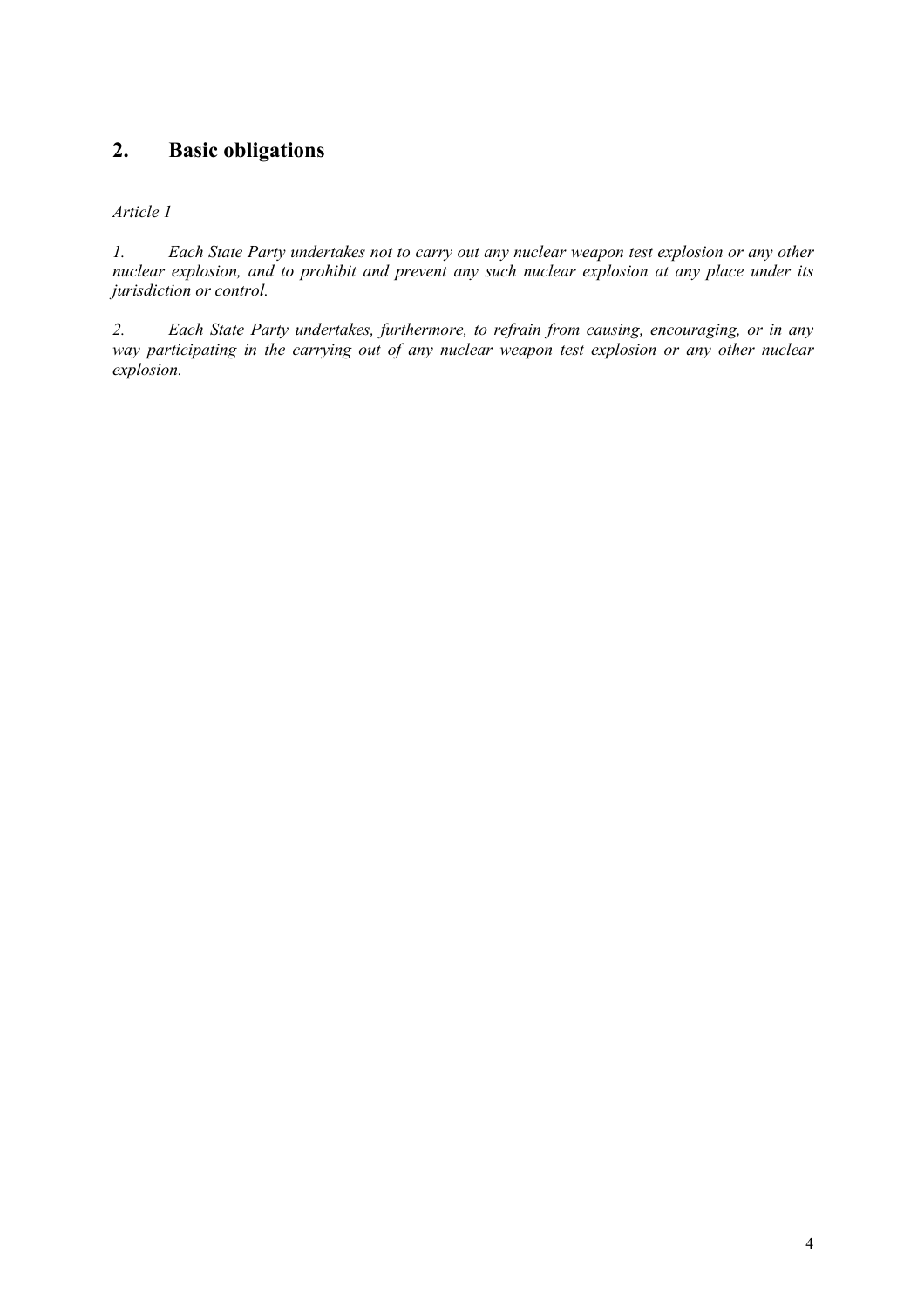### **3. Why ratify the CTBT?**



With 185 signatures and 170 ratifications, the CTBT is one of the

most adhered-to instruments in its field. The reasons behind such widespread support are clear: first, by prohibiting and preventing nuclear test explosions, the CTBT makes an essential contribution to peace and security, both regionally and globally. It constrains the development and improvement of nuclear weapons, making it much more difficult for States to acquire a first nuclear device or develop more powerful weapons. As such, it builds confidence between States – especially in regions haunted by the spectre of nuclear war – and makes a very tangible contribution to nuclear non-proliferation and disarmament.

Support for the CTBT also derives from the nature of the Treaty itself, which is comprehensive in every sense of the word: it bans *all* nuclear weapon test explosions and any other nuclear explosions; it fills the lacuna of the 1963 Partial Test Ban Treaty (PTBT) by ensuring that tests are prohibited in *all* environments – including underground; it applies in the same way to *all* Member States, regardless of their nuclear status or any other consideration; and it provides *all* Member States with equal access to the data generated by the Treaty's monitoring system, enabling them to participate on an equal footing in the Treaty's verification.

The Treaty's verifiability, in effect, gives it significant political value. Not only does it reassure States that no nuclear test will go undetected – with the added benefit that those with malevolent intent will be deterred from trying to clandestinely test a weapon –, but it also makes other similar undertakings truly verifiable. Members of nuclear-weapon-free zones, for example, have already positioned themselves legally against nuclear testing; the CTBT strengthens this undertaking by reaffirming it on a global scale and submitting it to a verification mechanism.

In addition, access to the raw data and data products generated by a science-based international organization ensures that, even in complex situations involving possible nuclear testing, Member States that do not possess their own monitoring capabilities are able to take independent and informed decisions. The detection of the announced nuclear tests by the Democratic People's Republic of Korea in 2006, 2009, 2013, 2016 and 2017 is a good example of how the technical underpinnings of these developments provided the basis for States' consideration of the matter.

Though unwelcome, these same events also acted as a performance test for the CTBT monitoring system as a whole, promptly supplying Member States with information on the time, depth, location and magnitude of each event. It quickly became clear that the system had greatly improved over the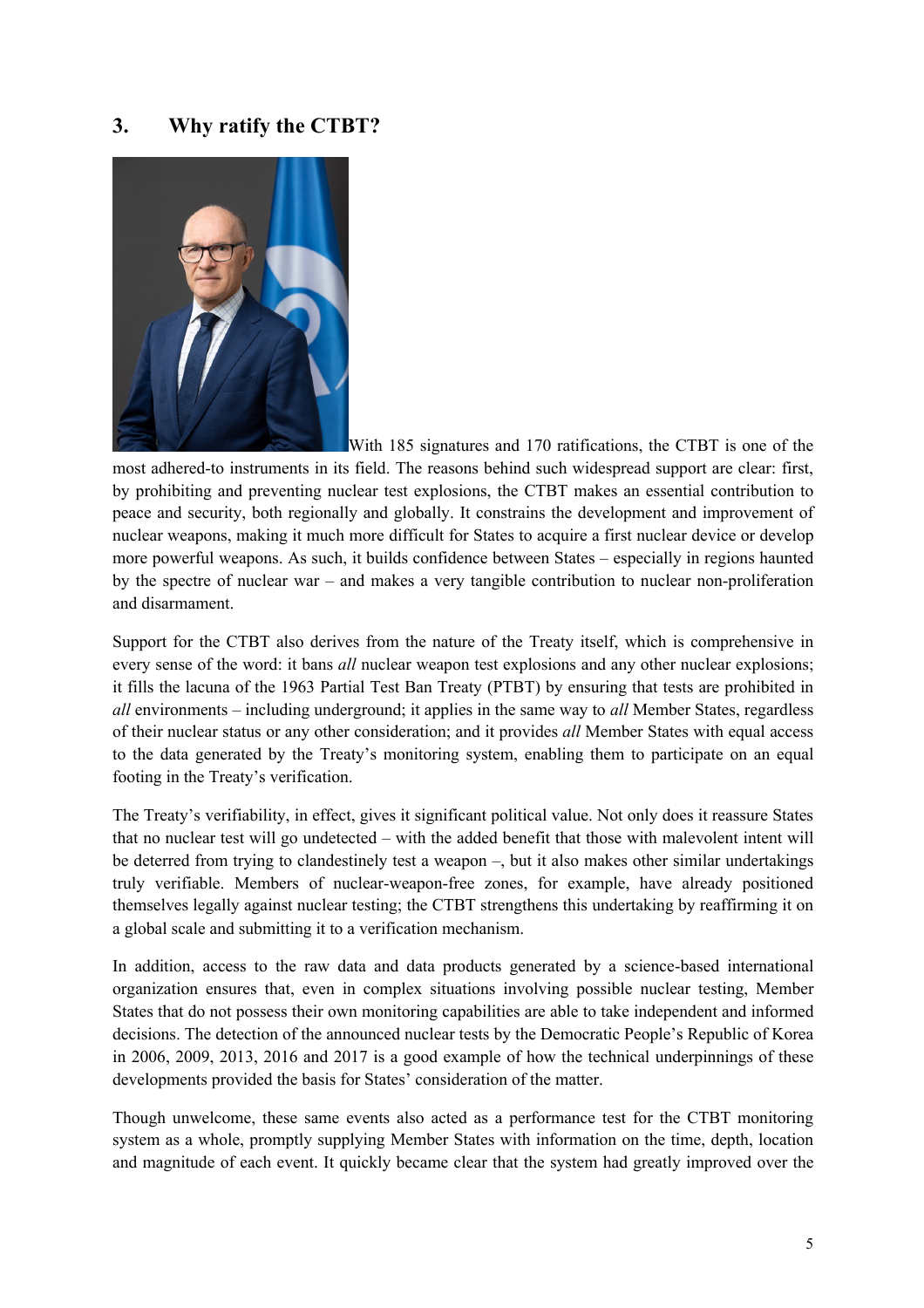years, and that it had reached a high level of reliability. Without any doubt, the system's performance in such times of trial has also contributed to the widespread support for the CTBT.

In the same vein, the vast potential of civil and scientific applications of CTBT monitoring technologies has increasingly been seen as a valuable spinoff of the Treaty's verification system. The measurements made in the context of the tragic Tohoku earthquake, tsunami and nuclear accident at Fukushima-Daiichi in March 2011 highlighted the system's readiness to contribute strongly to disaster mitigation efforts, notably through collaboration with tsunami warning centres.

This is the time, therefore, to act upon our own destiny and that of future generations, demonstrate political leadership, and *prevent the preventable* by prohibiting once and for all nuclear test explosions.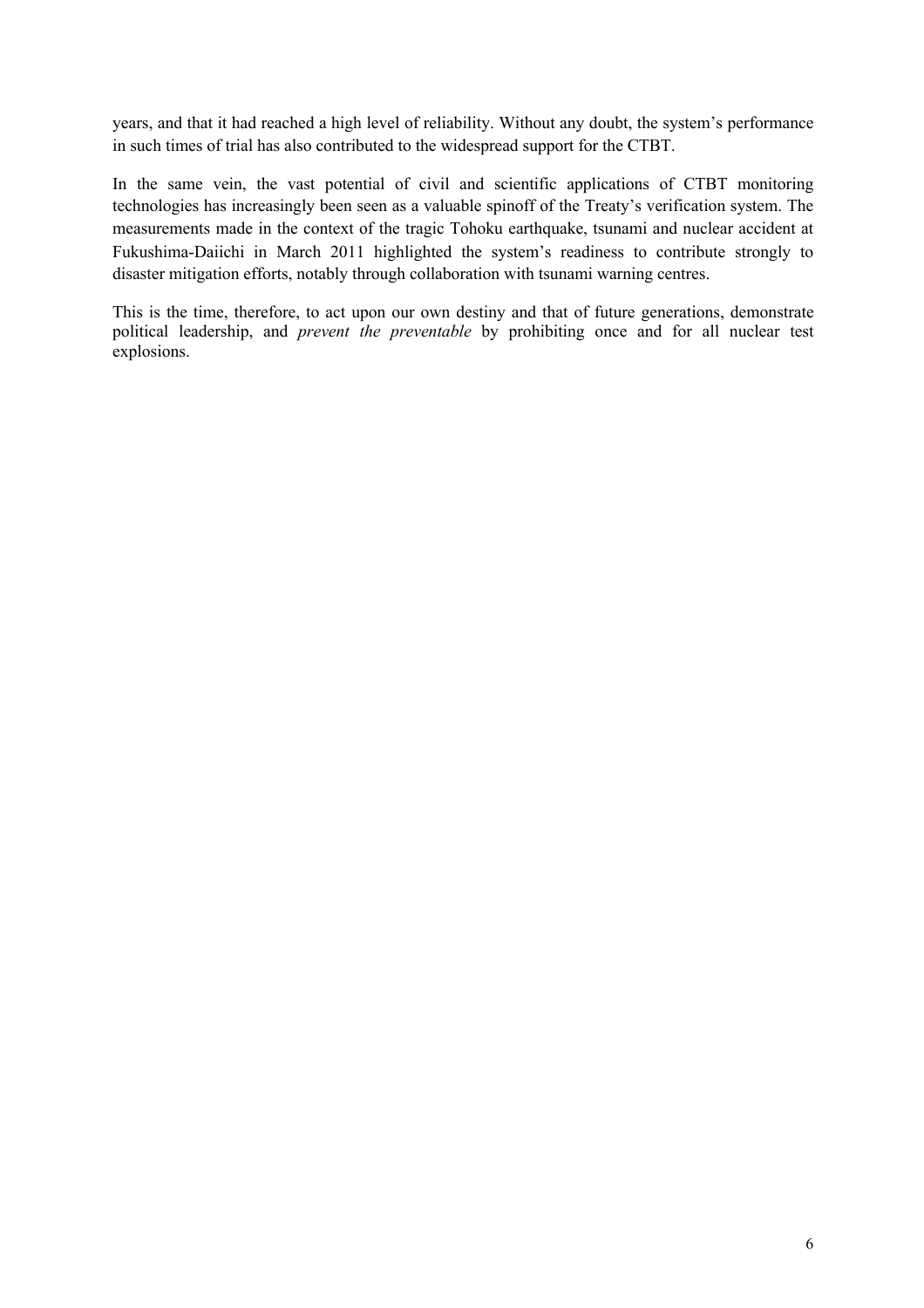## **4. Scope of the CTBT**

The object and purpose of the CTBT is to ban comprehensively nuclear weapon test explosions and any other nuclear explosion in an effectively verifiable manner. By constraining the development and qualitative improvement of nuclear weapons, it plays a crucial role in the prevention of nuclear proliferation and in nuclear disarmament, thus contributing to a safer and more secure world.

When the Treaty enters into force it will establish an international organization (the CTBTO) to ensure the implementation of its provisions, including those for the verification of compliance with the Treaty. The regime established for verification purposes includes an International Monitoring System (IMS) supported by an International Data Centre (IDC) located at the headquarters of the CTBTO in Vienna, Austria. The Treaty also provides for confidence-building measures and, should concern remain over possible non-compliance with the Treaty, a consultation and clarification process. Ultimately, Member States may request the CTBTO to carry out an on-site inspection by to clarify whether a nuclear explosion has been carried out in violation of the Treaty.

Pending entry into force, the IMS and IDC are already being provisionally operated by the Preparatory Commission for the CTBTO and its Provisional Technical Secretariat in Vienna. Seismic, hydroacoustic, infrasound and radionuclide data is collected by the stations of the IMS and distributed to Member States via the IDC. The IDC also processes the raw data received from the stations to derive objective products and services which will support the Treaty verification responsibilities.

## **5. History and significance of the CTBT**

The Partial Test Ban Treaty (PTBT; sometimes also referred to as the Limited Test-Ban Treaty or LTBT) entered into force in 1963. It has currently 135 State Parties and bans nuclear explosions in the atmosphere, under water and in outer space, as well as any other environment if the explosion causes radioactive debris to be present outside the territorial limits of the State under whose jurisdiction or control such explosion is conducted.

After multiple unsuccessful attempts to negotiate a comprehensive test ban, the CTBT was finally negotiated and drafted in the Conference on Disarmament in Geneva, and opened for signature in New York in 1996. The conclusion of the CTBT thus achieved one goal of the States Parties to the 1963 PTBT and the 1968 Treaty on the Non-Proliferation of Nuclear Weapons (NPT): the discontinuance of all nuclear weapon test explosions for all time.

The conclusion of the CTBT was one of the conditions that allowed States Parties to the NPT to agree to the indefinite extension of the NPT in 1995. At its 2000 Review Conference, NPT States Parties concluded that signature, ratification and entry into force of the CTBT are "the first practical step for the systematic and progressive efforts to implement article VI of the NPT", with its aim of nuclear disarmament. In that same year, the United Nations Secretary-General included the CTBT as one of the 25 core multilateral treaties representative of the key objectives of the United Nations, prompting many of the States to take action on the CTBT during the Millennium Assembly and thereafter.

## **6. Membership benefits**

Member States that adhere to the Treaty express their support for non-proliferation and disarmament and make a strong contribution to regional and global peace and security, thereby joining a vast community of like-minded States. Each and every signature or ratification strengthens the political value of the CTBT. Even before its entry into force, the CTBT has helped to create a strong international norm against nuclear testing.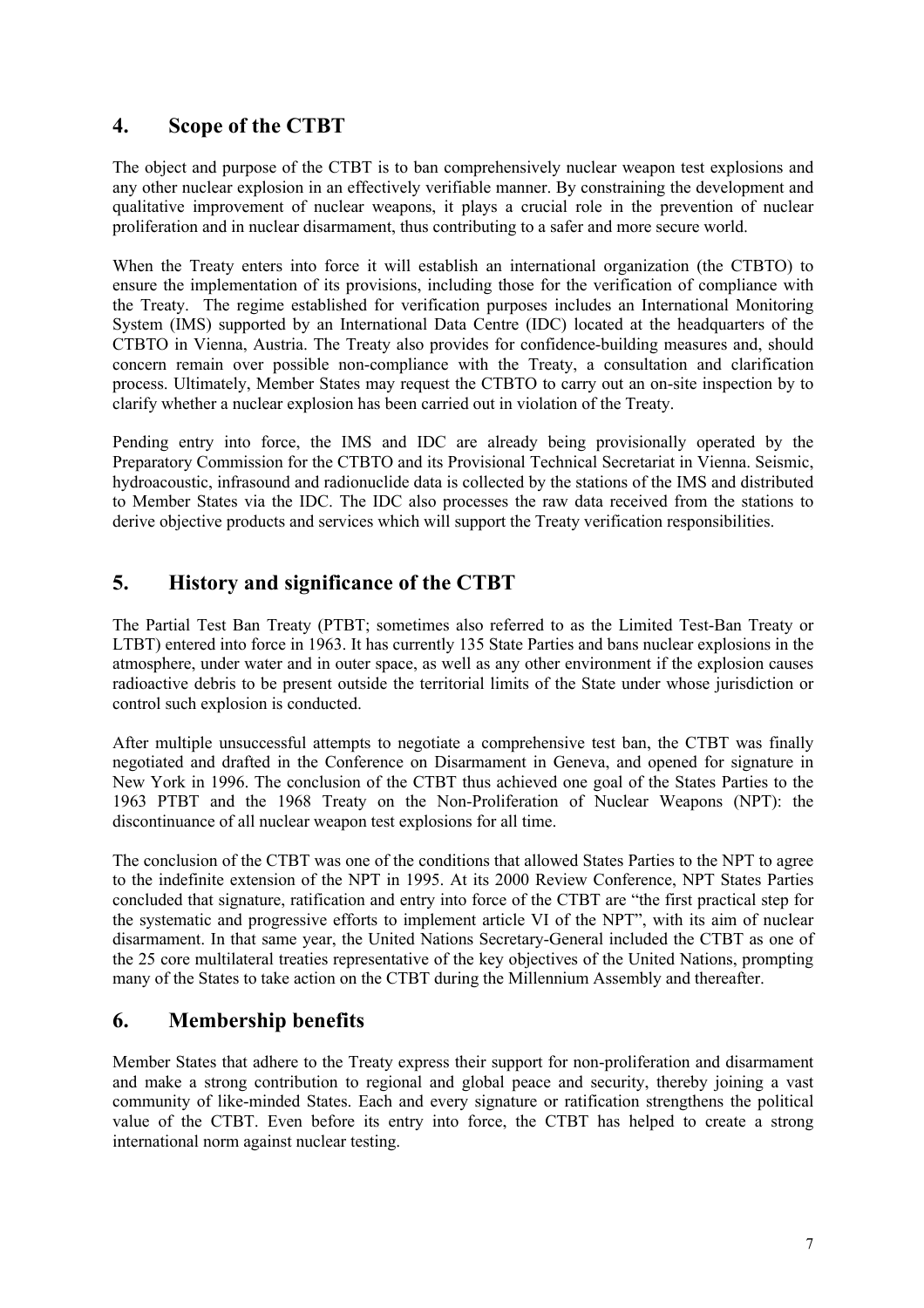The obligations not to carry out any nuclear explosion and to prohibit and prevent any such explosion apply to all Member States, regardless of their nuclear status. The CTBT is thus a strong nonproliferation instrument and a catalyst for nuclear disarmament. Since a nuclear test provides the final and irreversible 'downstream' proof of the intentions of a State regarding its pursuit of a nuclear weapons programme, the CTBT thus constitutes the last and clearly visible barrier between the peaceful legitimate use and the misuse of nuclear energy.

The 337 IMS facilities currently being built in accordance with the Treaty (170 seismic, 11 hydroacoustic, 60 infrasound and 80 radionuclide stations, as well as 16 radionuclide laboratories) are located all over the world, including some in the most remote regions such as the Arctic and Antarctica. It is multilateralism at its best: 89 countries from North and South, East and West, host a network of facilities that no country could build and deploy alone. These countries and the exact location of the stations are established by Annex 1 to the Protocol to the Treaty. With more than 90% of the IMS stations installed, preparations for entry into force of the CTBT are well under way.

The nuclear weapon tests by the Democratic People's Republic of Korea have posed the most serious trial of the norm against nuclear testing. International condemnation of these events demonstrated the seriousness of the international community to uphold the global nuclear test ban. These events also imposed performance tests for the IMS, whose timely, integrated and coherent performance, even though not fully complete, demonstrated a high level of reliability. It has proven to be a valuable investment by the Member States to ensure that no nuclear test goes undetected.

Member States are able to receive the raw data as well as processed data products that are transmitted by the IDC through their own National Data Centre (NDC). As part of its capacity-building activities, the Commission can help Member States establish such NDCs by providing assistance with their installation (including software and satellite link to the IDC) and offering Help Desk support, as well as specialized free-of-charge training for station operators and managers.

Member States that have access to the verification data generated by the CTBT monitoring system may also benefit from the utilization of such data in a variety of civil areas, including scientific research, disaster preparedness, meteorological and climate forecasting, and tsunami warning. Currently, more than 2000 users worldwide are receiving data.

## **7. National implementation measures**

#### **There are no mandatory reporting obligations and no routine inspections under the CTBT.**

Article III of the CTBT requires each State Party to take, in accordance with its constitutional processes, any necessary measures to implement its obligations under the Treaty.

#### **How**

- In some cases, existing national legislation may already be sufficient to implement the State's obligations under the CTBT.
- In most cases, even in States where treaties automatically form part of national law, existing legislation may need to be amended or supplemented, or a new law may need to be enacted, or subsidiary regulations or administrative measures may need to be adopted. Such measures may include the criminalization of carrying out a nuclear explosion and the granting of privileges and immunities to the CTBTO. Section 9 below enumerates a checklist.

The goal is to give internal legal effect to all of the State's obligations under the Treaty and, in particular, to enable it to legally enforce those obligations in respect of activities by all persons under its jurisdiction, including by means of sanctions for violations.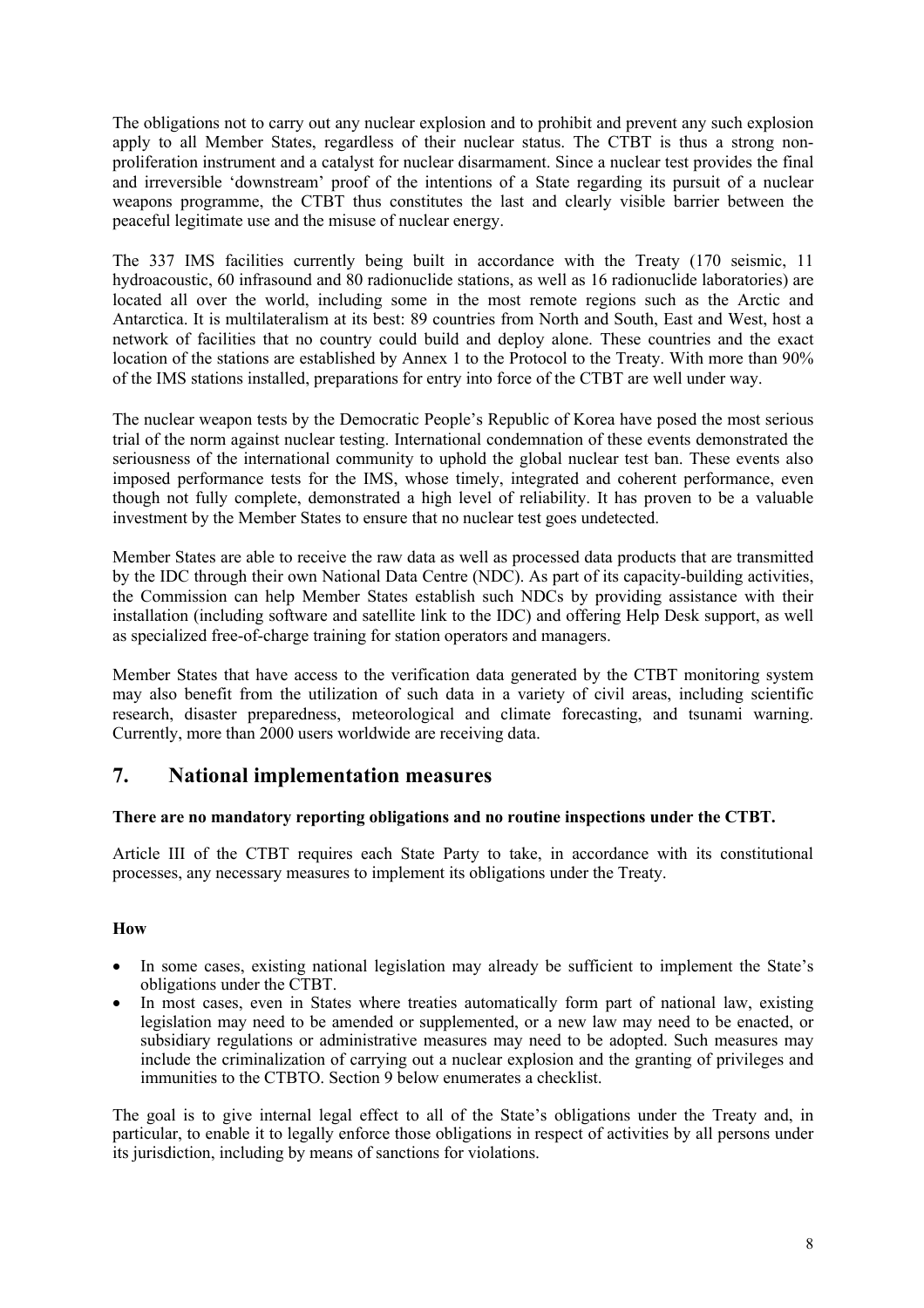#### **Where**

- The legislation should apply in the whole territory of the State as well as in any other place under its jurisdiction or control in accordance with international law.
- The legislation should be extended extraterritorially to natural persons possessing the State's nationality, to prohibit such persons from undertaking anywhere any activity prohibited by the Treaty.

#### **When**

The required national implementation measures need to be in force at the time the CTBT enters into force. Consequently, arrangements may need to be done in a timely manner beforehand to ensure that national implementation measures will be enforceable once the CTBT is in force.

- In some States that have already adopted CTBT legislation, the legislature has stipulated that the legislation will enter into force when the CTBT does.
- A number of States have already made it a criminal offence to carry out a nuclear explosion or to cause, encourage, attempt, assist with or in any way participate in one. They amended their penal code with immediate effect at the time of ratifying the CTBT or they had already adopted such legislation as nuclear-weapon-free-zone States.
- In other cases, the State has decided to adopt the national normative constraints against nuclear testing with immediate effect, in advance of the CTBT's entry into force, as an environmental, counterterrorism or other policy-based measure.

Since 2004, the adoption and enforcement of effective laws and the establishment of a range of domestic controls aimed at preventing nuclear weapon proliferation among non-State actors, in particular for terrorist purposes, have become the obligation of all States under United Nations Security Council resolution 1540 (2004). The establishment of the criminal offence of carrying out a nuclear explosion, with penalties appropriate to the seriousness of the crime, together with measures aimed at preventing the acquisition of enabling materials or devices, have a deterrent effect on potential perpetrators of these activities, thus advancing the objectives of nuclear security in the State's jurisdiction and prevent the State's territory from being a safe haven for those who might be interested in pursuing such activities.

Examples of legislation are available from the Commission's Secretariat upon request.

Finally, owing to the extensive activities required to be taken by the CTBTO Preparatory Commission and Member States to establish and provisionally operate the IMS and IDC during the preparatory phase, it may be necessary to adopt forthwith national measures to host a monitoring station and enable effective cooperation with the Commission.

## **8. The National Authority**

Article III of the CTBT requires each State Party to designate or set up a National Authority to "serve as the national focal point for liaison with the Organization and with other States Parties".

The core function of the National Authority is to facilitate the interaction between States and with the CTBTO on all matters regarding the implementation of the Treaty after its entry into force. Before entry into force of the Treaty, most Member States have already set up at least an interim National Authority because of the need to cooperate with the Commission in establishing the verification regime.

• For States hosting monitoring facilities, the National Authority usually is the governmental entity which negotiates and promotes the conclusion of the respective Facility Agreement in order to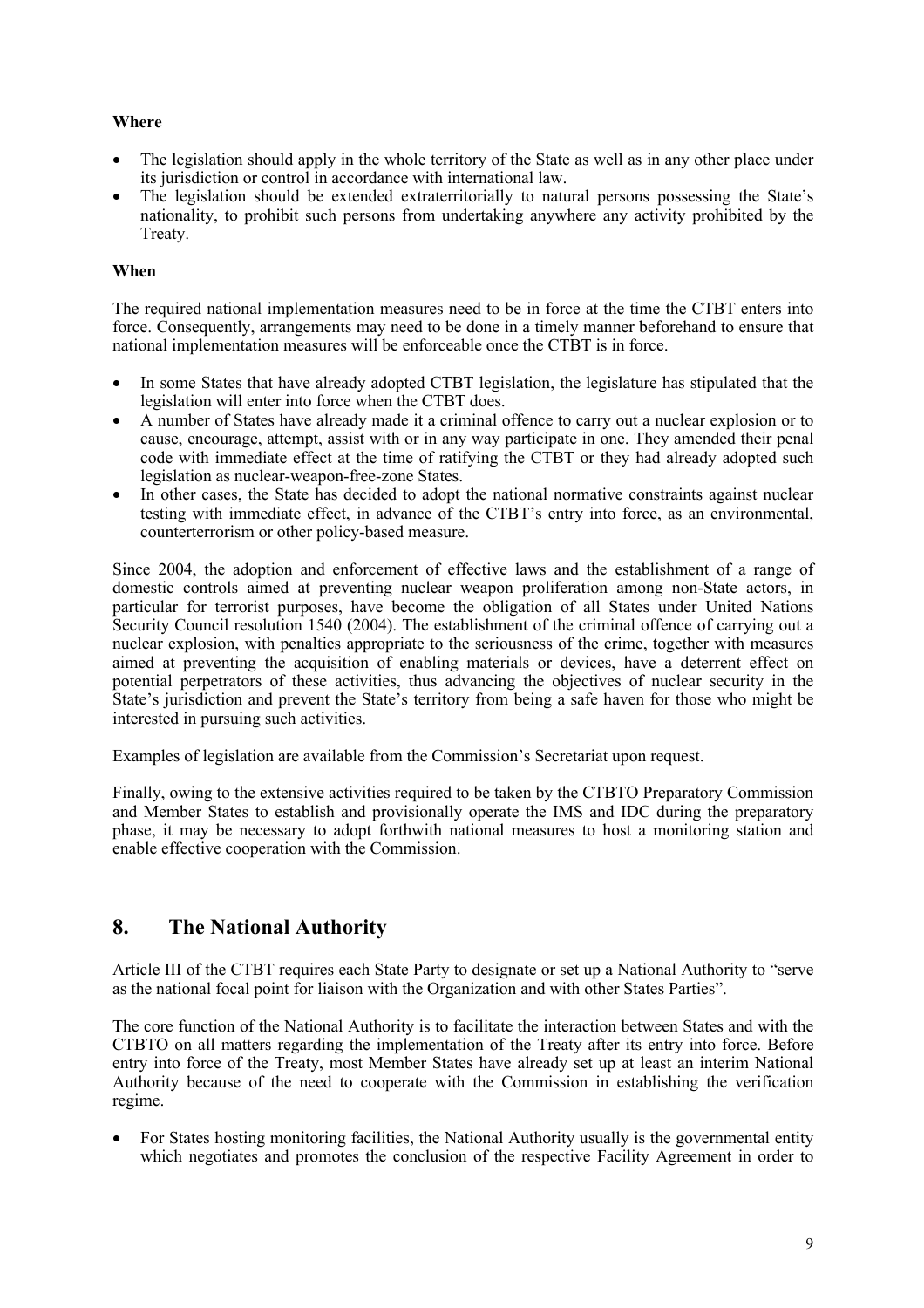advance work on the IMS, a system which must be fully operational as a whole at entry into force of the CTBT.

- In other States, the National Authority is cooperating with the Commission in establishing a National Data Centre and developing the national capacity to receive and analyse IMS data, including the training of station personnel.
- Some States have designated as the National Authority, an inter-institutional entity composed of several competent government authorities.

In the event of an on-site inspection after entry into force of the Treaty, the role of the National Authority would be particularly important, considering the negotiations and administrative arrangements required to enable inspection activities to proceed in accordance with the Treaty. Such tasks would include cooperation between the inspected State Party and the CTBTO's Inspection Team, consultations on the mandate of the inspection, the inspection area, and privileges and immunities.

The modality for establishing or designating a National Authority is not regulated by the Treaty and is left to the discretion of the State itself. It is an institutional matter that may be carried out by decree, resolution, ministerial order or other instrument. While it is generally established as a result of general executive powers of the government, in some States it may be necessary to establish the National Authority's mandate and powers by statute, in particular when its powers would affect the rights of third parties or it has been assigned some level of enforcement authority.

Currently, more than 140 Member States have designated their respective National Authorities.

## **9. Checklist for legislators**

The elements to be taken into account when incorporating the Treaty into national law include the following:

#### **9.1. Measures explicitly required**

- Prohibition and prevention<sup>1</sup> of nuclear weapon test explosions and any other nuclear explosion;
- Extension of legislation extraterritorially to natural persons possessing the State's nationality regardless of where the persons commit the act;
- Cooperation with, and provision of legal assistance to, other States Parties;
- Establishment or designation of a National Authority;
- For States hosting an IMS facility, the conclusion of a Facility Agreement and other arrangements, as necessary, to enable site selection, construction, operation, maintenance, upgrade and data transmission. 2

#### **9.2. Other elements normally necessary**

- Definitions:
- Legislation that is also binding on the government;
- Recognition of the legal capacity of the CTBTO;
- Privileges and immunities of the CTBTO, delegates of its Member States, staff and experts;
- Confidentiality of data:
- Procedures to report chemical explosions above the threshold established by the Treaty;
- Inspection powers and procedures;
- Authority to issue regulations;

<sup>&</sup>lt;sup>1</sup> As the CTBT is part of the international framework for nuclear security, the legislation enacted to implement the treaty at the national level, in particular the criminalization of Article I of the CTBT, also contributes to the establishment of a robust national nuclear security regime,

<sup>2</sup> See Article IV, paragraph 22 of the CTBT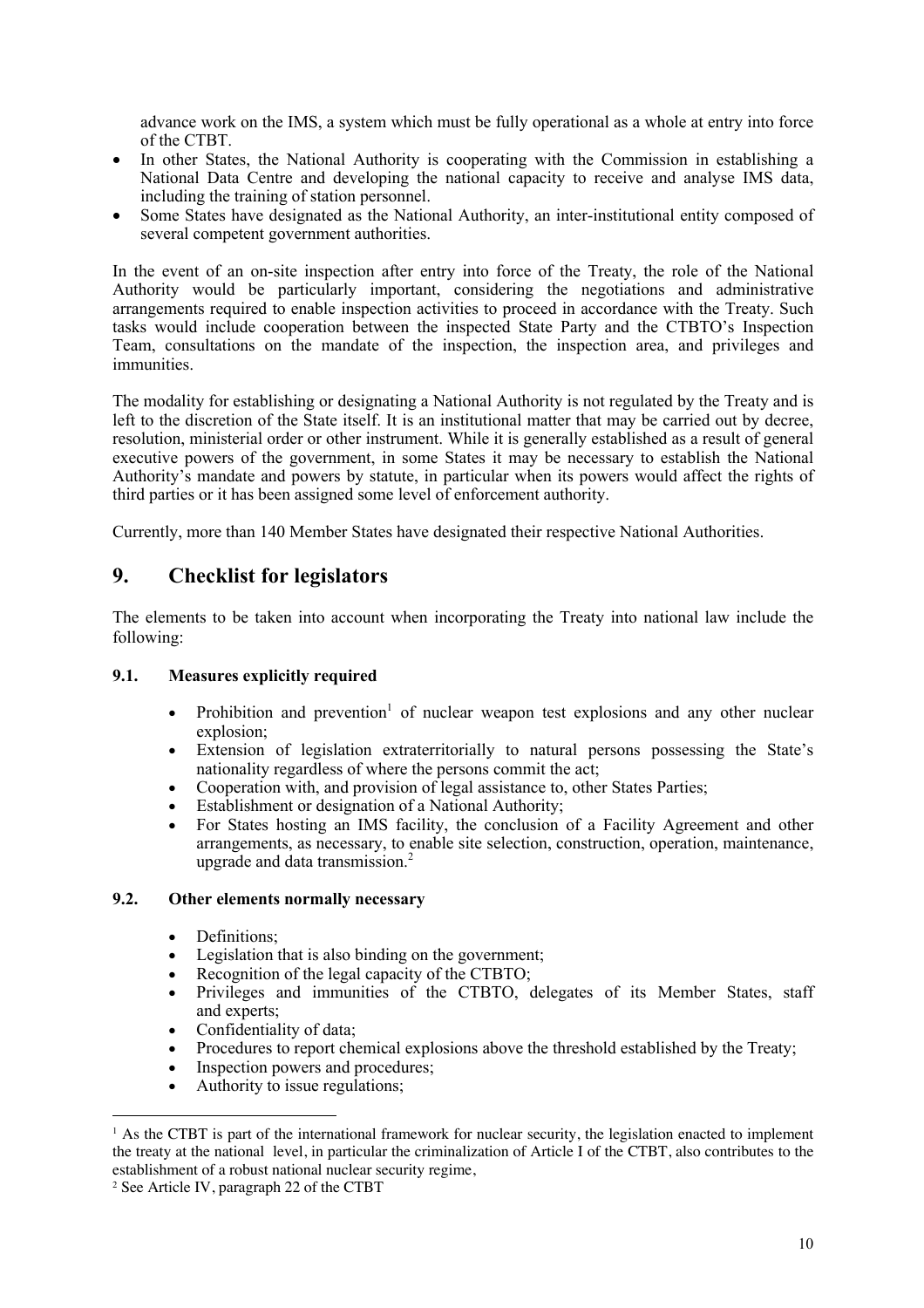• Allocation of budgetary and personnel resources to participate in the CTBTO and its activities.

**9.3. Measures which may be necessary during the preparatory phase (**in particular to enable the provisional operation of the IMS and IDC during the preparatory phase)

- Establishment or designation of a National Authority and a National Data Centre;
- Recognition of the legal capacity of the Preparatory Commission:
- Granting of privileges and immunities upon the Preparatory Commission, delegates, the Executive Secretary, staff and experts;
- Conclusion of Facility Agreements or Arrangements with the Preparatory Commission;
- Arrangements for the conduct of activities pursuant to the Resolution establishing the Preparatory Commission, including cooperation between the National Authority and the Preparatory Commission;
- Allocation of financial and human resources for participation in the Commission and its activities.

A legislation guide containing model legislation and commentary has been developed and posted in the CTBTO's website in six languages. The Secretariat is also available for consultations or assistance.

## **10. Ratifying States (as of 9 March 2022)**

Afghanistan, Albania, Algeria\*, Andorra, Angola, Antigua and Barbuda, Argentina\*, Armenia, Australia\*, Austria\*, Azerbaijan, Bahamas, Bahrain, Bangladesh\*, Barbados, Belarus, Belgium\*, Belize, Benin, Bolivia (Plurinational State of), Bosnia and Herzegovina, Botswana, Brazil\*, Brunei Darussalam, Bulgaria\*, Burkina Faso, Burundi, Cambodia, Cameroon, Canada\*, Cabo Verde, Central African Republic, Chad, Chile\*, Colombia\*, Comoros, Congo, Cook Islands, Costa Rica, Côte d'Ivoire, Croatia, Cuba, Cyprus, Czechia, Democratic Republic of the Congo\*, Denmark, Djibouti, Dominican Republic, Ecuador, El Salvador, Eritrea, Estonia, Eswatini, Ethiopia, Fiji, Finland\*, France\*, Gabon, Georgia, Germany\*, Ghana, Greece, Grenada, Guatemala, Guinea, Guinea-Bissau, Guyana, Haiti, Holy See, Honduras, Hungary\*, Iceland, Indonesia\*, Iraq, Ireland, Italy\*, Jamaica, Japan\*, Jordan, Kazakhstan, Kenya, Kiribati, Kuwait, Kyrgyzstan, Lao People's Democratic Republic, Latvia, Lebanon, Lesotho, Liberia, Libya, Liechtenstein, Lithuania, Luxembourg, Madagascar, Malawi, Malaysia, Maldives, Mali, Malta, Marshall Islands, Mauritania, Mexico\*, Micronesia (Federated States of), Monaco, Mongolia, Montenegro, Morocco, Mozambique, Myanmar, Namibia, Nauru, Netherlands\*, New Zealand, Nicaragua, Niger, Nigeria, Niue, North Macedonia, Norway\*, Oman, Palau, Panama, Paraguay, Peru\*, Philippines, Poland\*, Portugal, Qatar, Republic of Korea\*, Republic of Moldova, Romania\*, Russian Federation\*, Rwanda, Saint Kitts and Nevis, Saint Lucia, Saint Vincent and the Grenadines, Samoa, San Marino, Senegal, Serbia, Seychelles, Sierra Leone, Singapore, Slovakia\*, Slovenia, South Africa\*, Spain\*, Sudan, Suriname, Sweden\*, Switzerland\*, Tajikistan, Thailand, Togo, Trinidad and Tobago, Tunisia, Turkey\*, Turkmenistan, Uganda, Ukraine\*, United Arab Emirates, United Kingdom of Great Britain and Northern Ireland\*, United Republic of Tanzania, Uruguay, Uzbekistan, Vanuatu, Venezuela (Bolivarian Republic of), Viet Nam\*, Zambia, and Zimbabwe

## **11. Signatory States which have not yet ratified (as of 9 March 2022)**

China\*, Egypt\*, Equatorial Guinea, The Gambia, Iran (Islamic Republic of)\*, Israel\*, Nepal, Papua New Guinea, Sao Tome and Principe, Solomon Islands, Sri Lanka, Timor-Leste, Tuvalu, United States of America\*, and Yemen

## **12. Non-signatory States (as of 9 March 2022)**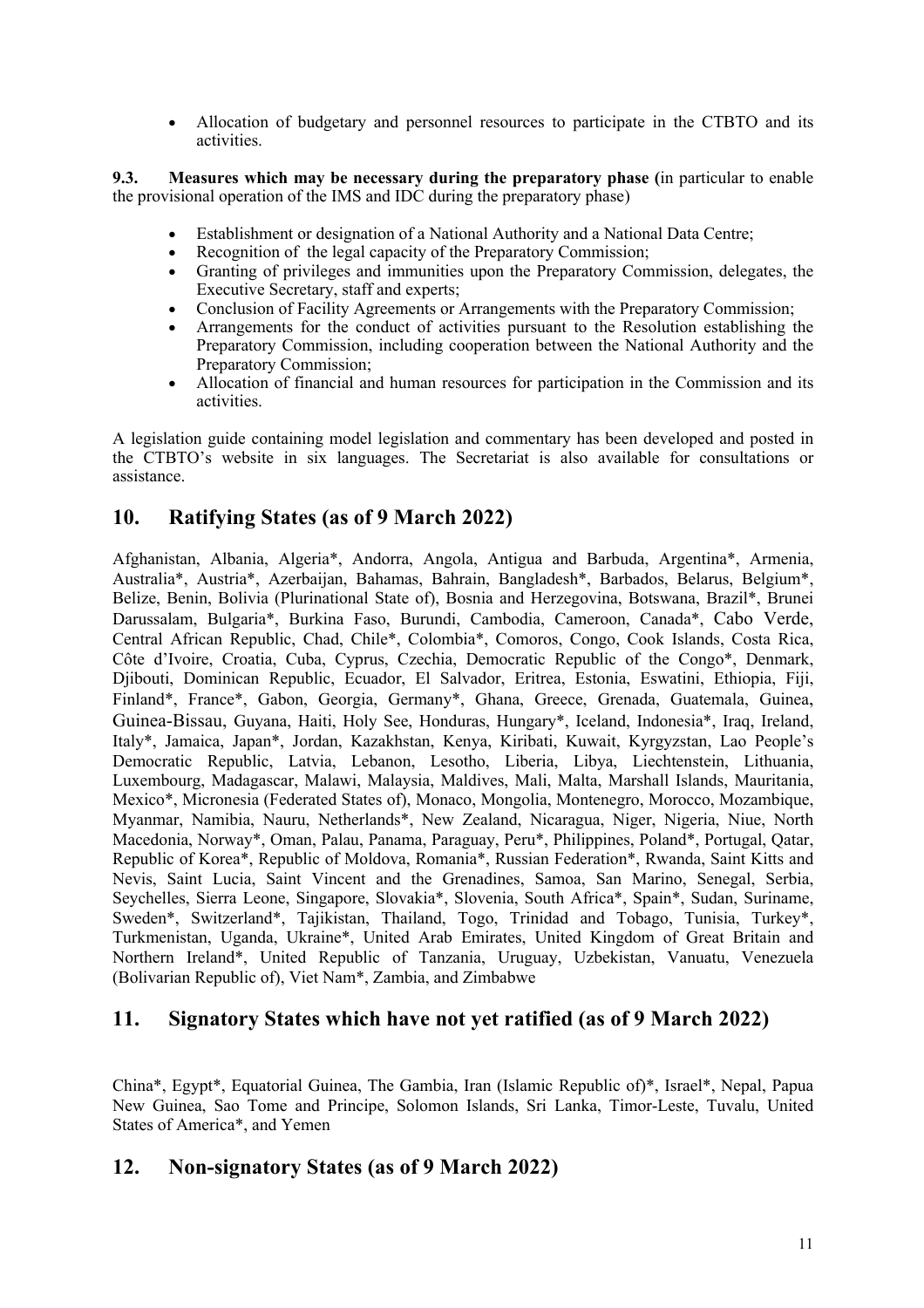Bhutan, Democratic People's Republic of Korea\*, Dominica, India\*, Mauritius, Pakistan\*, Saudi Arabia, Somalia, South Sudan, Syrian Arab Republic, and Tonga.

## **13. Entry into force**

The CTBT will enter into force 180 days after it has been ratified by the 44 States listed in Annex 2. These 44 States formally participated in the negotiations of the Treaty and possessed nuclear power reactors or research reactors at the time. Eight of those States have not yet ratified the Treaty.<sup>1</sup>

## **14. Resolutions by the Inter-Parliamentary Union**

#### **14.1. Resolutions 1995–2013**

The Inter-Parliamentary Union has adopted a series of resolutions in which either explicit reference is made to the CTBT or the stated aims are consistent with those of the CTBT:

- The Importance of Adhering to the Obligations Specified in the Treaty on the Non-Proliferation of Nuclear Weapons (91st Inter-Parliamentary Conference/Paris, 1994)
- To Comprehensively Ban Nuclear Weapons Testing and Halt All Present Nuclear Weapons Tests (94th Inter-Parliamentary Conference/Bucharest, 1995)
- Parliamentary Action to Encourage all Countries to Sign and Ratify the Comprehensive Test Ban Treaty Prohibiting All Nuclear Testing, to Encourage Universal and Non-discriminatory Nuclear Non-Proliferation Measures and to Work Towards the Eventual Elimination of All Nuclear Weapons (101st Inter-Parliamentary Conference/Brussels, 1999)
- Importance of the Non-Proliferation of Nuclear, Chemical and Biological Weapons of Mass Destruction and of Missiles, Including the Prevention of their Use by Terrorists (108th Inter-Parliamentary Conference/Santiago (Chile), 2003)
- The Role of Parliaments in Assisting Multilateral Organisations in Ensuring Peace and Security and in Building an International Coalition for Peace (109th IPU Assembly/Geneva, 2003)
- The Announcement by the Democratic People's Republic of Korea of its Nuclear Weapons Test and the Strengthening of the Nuclear Non-Proliferation Regime (115th IPU Assembly/Geneva, 2006)
- Advancing Nuclear Non-Proliferation and Disarmament, and Securing the Entry into Force of the Comprehensive Nuclear-Test-Ban Treaty: the Role of Parliaments (120th IPU Assembly/Addis Ababa, 2009).

#### **14.2. Text of the 2009 Resolution**

**Advancing Nuclear Non-Proliferation and Disarmament, and Securing the Entry into Force of the Comprehensive Nuclear-Test-Ban Treaty: the Role of Parliaments**

#### *Resolution adopted by consensus\* by the 120th IPU Assembly (Addis Ababa, 10 April 2009)*

The 120th Assembly of the Inter-Parliamentary Union,

<sup>1</sup> China, Democratic People's Republic of Korea, Egypt, India, Iran (Islamic Republic of), Israel, Pakistan and United States of America.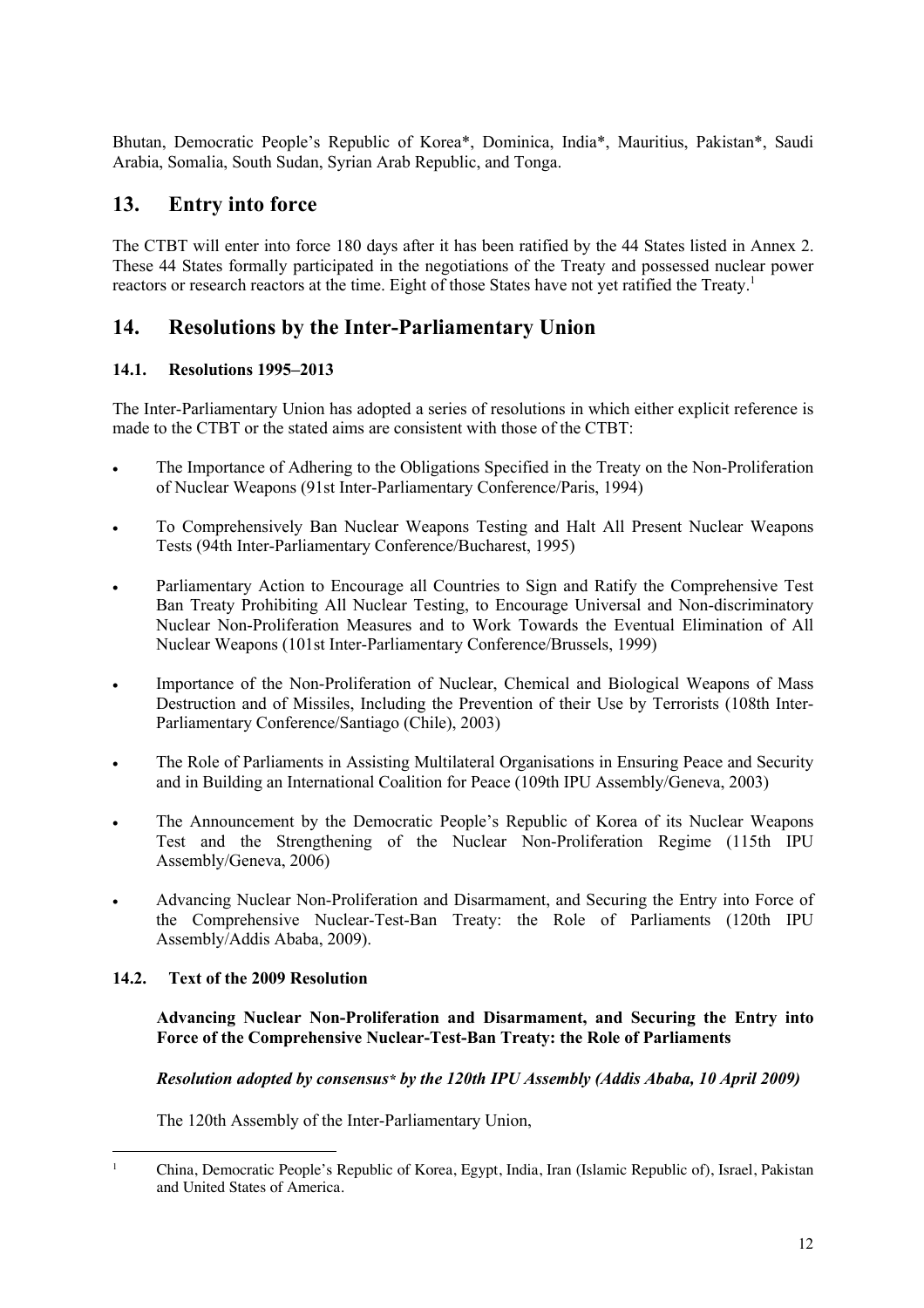*Determined* to advance nuclear disarmament and non-proliferation with a view to strengthening international peace and security in accordance with the principles of the Charter of the United Nations, and *underscoring* that substantial progress in the field of nuclear disarmament requires active support and dedicated contributions by all States,

*Deeply concerned* that the existence in the world of some 26,000 nuclear weapons, whose use can have devastating human, environmental and economic consequences, constitutes a threat to international peace and security,

*Reaffirming* the obligations of nuclear-weapon States under Article VI of the Treaty on the Non-Proliferation of Nuclear Weapons (NPT) towards nuclear disarmament and their unequivocal undertakings under the 1995 and 2000 NPT Review Conferences in this regard,

*Recalling* past IPU resolutions designed to advance the progress of non-proliferation and disarmament and to encourage ratification of the Comprehensive Nuclear-Test-Ban Treaty (CTBT), in particular the one adopted by the 101st Inter-Parliamentary Conference (Brussels, April 1999),

*Reaffirming* the crucial importance of the NPT as the cornerstone of the nuclear nonproliferation and disarmament regime, which sets out legal obligations in these fields at the same time as it guarantees the right to develop nuclear energy for peaceful purposes,

*Recalling* international conventions and resolutions adopted by the UN Security Council and the IPU on the right to access nuclear technology for peaceful purposes,

*Concerned* that non-compliance with all provisions of the NPT by some States has undermined the three pillars of the NPT and eroded the benefits derived by all States,

*Considering* the importance of all States ensuring strict compliance with their nuclear nonproliferation and disarmament obligations,

*Recognizing* the progress made under the NPT and the resulting safeguards agreements, and *urging* the nuclear-weapon States to fully implement the commitments they undertook during the NPT Review Conferences in 1995 and 2000,

*Concerned* that, in spite of tireless efforts made by the international community for forty years to ban nuclear explosions in all environments, and thirteen years after it was opened for signature, the CTBT has yet to enter into force,

*Convinced* that the verified cessation of nuclear-weapon-test explosions or any other nuclear explosions constitutes an effective disarmament and non-proliferation measure and is a meaningful preliminary step towards nuclear disarmament, but *stressing* that the only way to remove the threat of nuclear weapons is the total elimination of such inhumane weapons,

*Stressing* that a universal and effectively verifiable CTBT constitutes a fundamental instrument in the field of nuclear disarmament and non-proliferation,

*Underscoring* the crucial role of the International Atomic Energy Agency (IAEA) in promoting nuclear cooperation, the transfer of nuclear technology for peaceful purposes to developing countries, and nuclear non-proliferation, and the need for every State to adopt the nonproliferation safeguards standard of a comprehensive safeguards agreement combined with an additional protocol,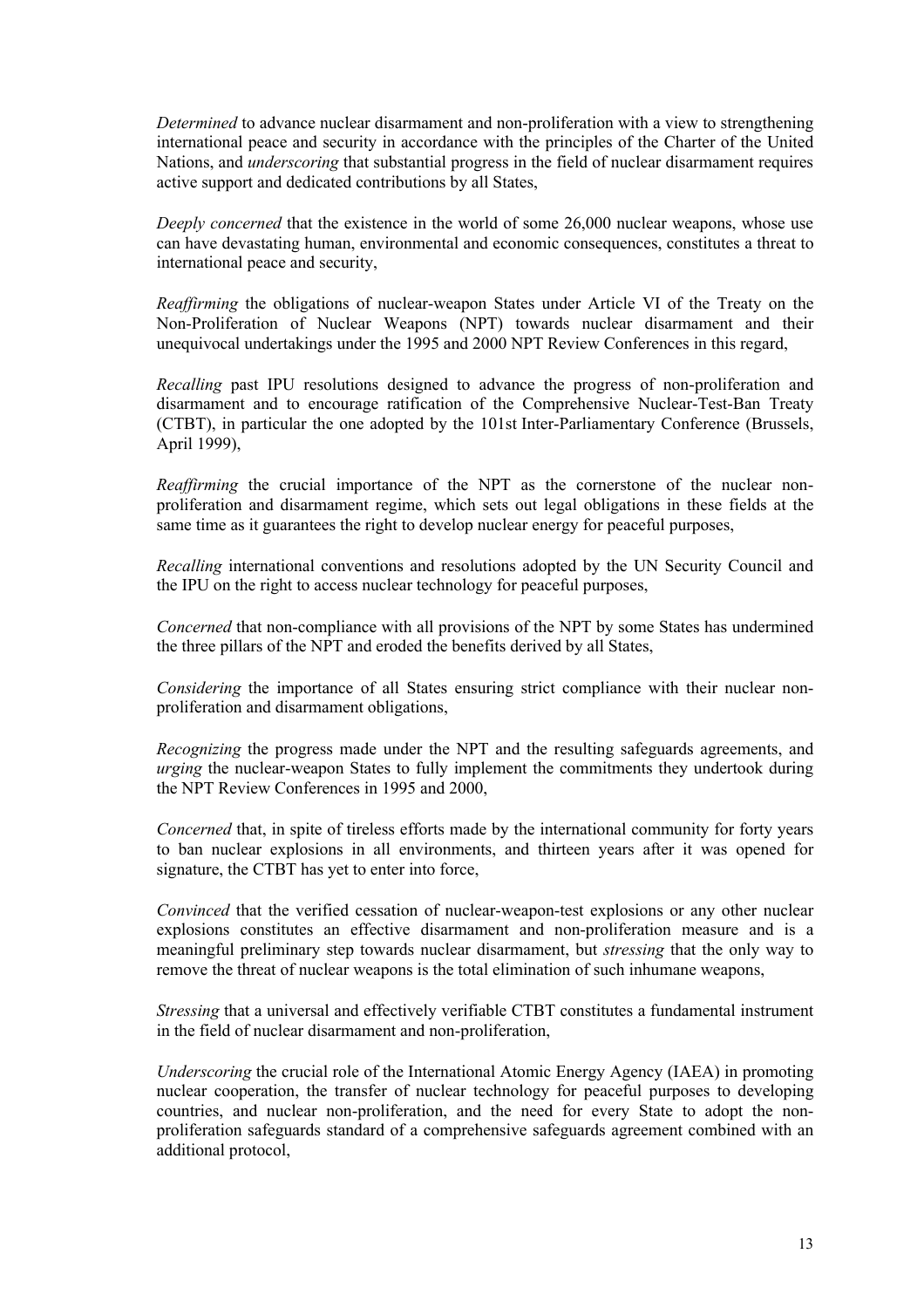*Disappointed* that after over a decade, the Conference on Disarmament, the UN multilateral disarmament negotiation body, has yet to agree on a programme of work and resume its important mandate, owing to the divergent views on disarmament negotiation priorities,

*Considering* the important role played by bilateral disarmament treaties, such as the Strategic Arms Reduction Treaty, *welcoming* the cuts made by some nuclear-weapon States to their nuclear arsenals and *urging* deeper, faster and irreversible cuts to all types of nuclear weapons by all nuclear-armed States,

*Convinced* that the best way to guarantee world peace and stability is to take effective measures for international security, including disarmament and the non-proliferation of nuclear weapons,

*Recognizing* the benefits of confidence-building measures, such as the de-emphasizing of nuclear weapons in national security doctrines and the removal of nuclear weapons systems from high alert status, and *mindful* of the mutual confidence engendered by freely agreed regional nuclear-weapon-free zones, such as those in the South Pacific, Africa, South-East Asia and Latin America,

*Underscoring* the importance of establishing a nuclear-weapon-free zone in the Middle East, without exception,

*Deeply concerned* by the risk of accidental or unauthorized use of nuclear weapons and by the resulting toll in human life, environmental damage, political tensions, economic loss and market instability,

*Pledging* to bring about fuller parliamentary involvement in the disarmament process, particularly in respect of nuclear weapons, in the form of greater pressure on governments and detailed scrutiny of military budgets and procurement programmes allocated for nuclear weapons development,

*Mindful* of the fact that national defence policies should not compromise the fundamental principle of undiminished security for all, and thus *recalling* that any unilateral deployment or build-up of strategic anti-ballistic missile assets affecting the deterrent capacity of nuclearweapon States might hinder the process of nuclear disarmament,

1. *Calls on* all nuclear-armed States to make deeper, faster and irreversible cuts to all types of nuclear weapons;

2. *Urges* all States to redouble their efforts to prevent and combat the proliferation of nuclear and other weapons of mass destruction in accordance with international law;

3. *Underscores* the vital role of the CTBT as part of a framework for achieving nuclear nonproliferation and disarmament, and *expresses disappointment* that, thirteen years after it was opened for signature, the Treaty has yet to enter into force;

4. *Stresses* the vital importance and urgency of signature and ratification, without delay and without conditions, to achieve the earliest entry into force of the CTBT;

5. *Welcomes* the signatures/ratifications of the CTBT in 2008 by Barbados, Burundi, Colombia, Lebanon, Malawi, Malaysia, Mozambique and Timor-Leste;

6. *Calls upon* the parliaments of all States that have not yet signed and ratified the CTBT to exert pressure on their governments to do so;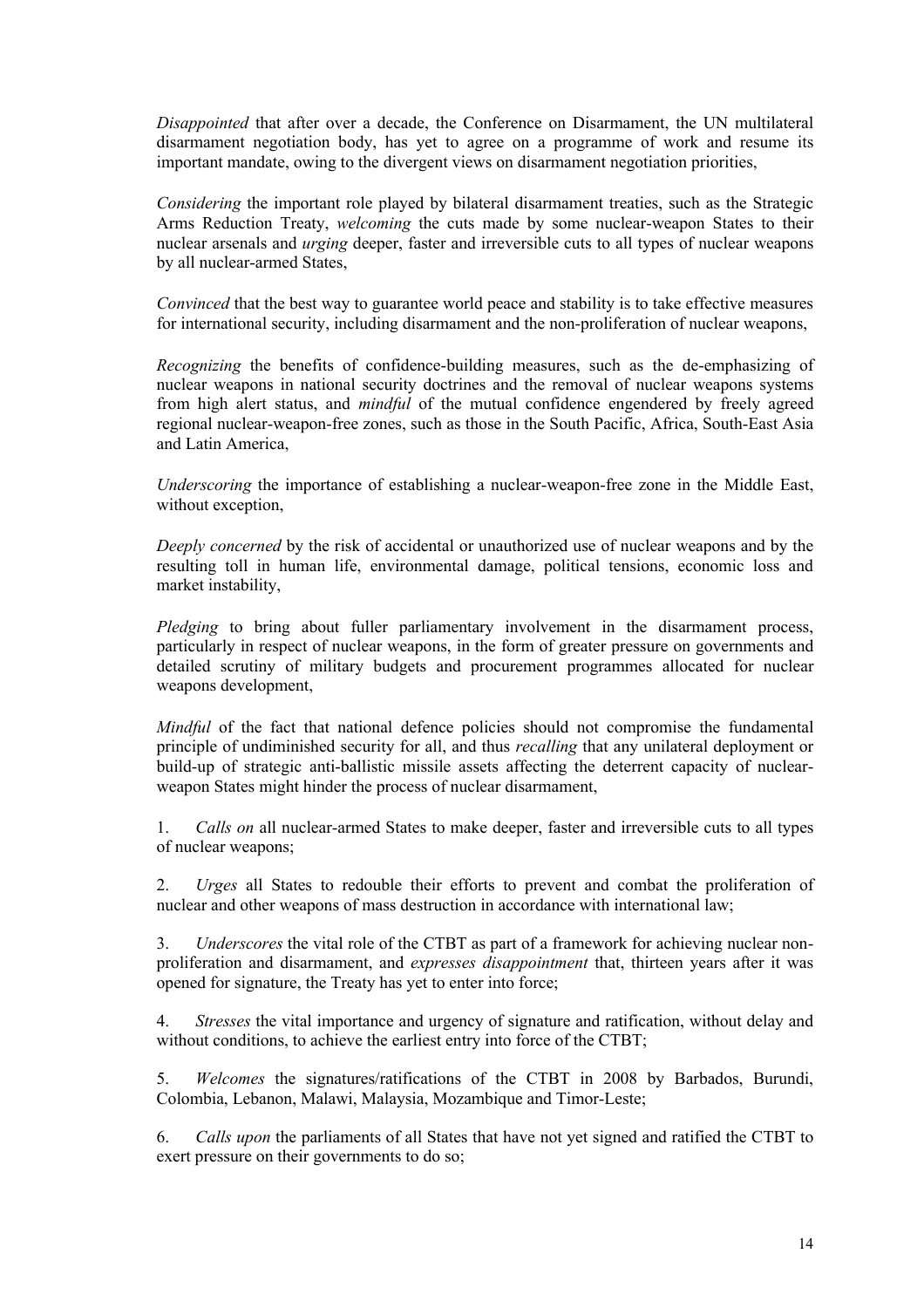7. *Especially urges* parliaments of all remaining States listed in Annex 2 of the CTBT, whose ratification is required to bring the treaty into force, to urge their governments to immediately sign and ratify the treaty;

8. *Calls on* all nuclear-armed States to continue to observe their moratoria on nuclearweapon testing, on all States that have not already done so to proceed, on a voluntary basis, to dismantle their nuclear test sites, and on all States to maintain support for the CTBT Organization verification system until the CTBT enters into force;

9. *Urges* immediate commencement of negotiations on a non-discriminatory, multilateral and internationally verifiable treaty banning the production of fissile material for nuclear weapons and other nuclear explosive devices;

10. *Invites* States to initiate negotiations with a view to concluding a treaty on the prohibition of short-range and intermediate-range land missiles that carry nuclear warheads;

11. *Recommends* that States with ballistic missile capacity that have not acceded to the Hague Code of Conduct do so quickly in order to render this instrument completely effective against ballistic missile proliferation;

12. *Calls on* all nuclear-armed States to adopt confidence-building measures, including the de-emphasizing of nuclear weapons in national security doctrines and the removal of all nuclear weapons from high alert status;

13. *Reaffirms* the importance of achieving universal accession to the NPT, and of States not party to the NPT acceding to it promptly and unconditionally as non-nuclear-weapon States, and of all States party to the NPT fulfilling their obligations under the Treaty;

14. *Is hopeful* that the States concerned will be required to sign and comply with safeguards agreements and additional protocols, in particular those concluded in the framework of the IAEA, as a prerequisite for benefiting from international cooperation in the field of nuclear energy for civilian purposes;

15. *Calls on* all States to support the initiatives aimed at globalizing the obligations set forth in the Treaty signed between the United States and the former Soviet Union on the elimination of their intermediate-range and shorter-range missiles (INF Treaty) and to promote cooperative approaches to the issue of missile defence, beginning with a joint assessment of possible threats;

16. *Calls on* national parliaments to ensure State compliance with all their disarmament and non-proliferation obligations;

17. *Urges* parliaments to provide strong and effective support to all resolutions and recommendations on peace, disarmament and security previously adopted at IPU Conferences and Assemblies;

18. *Encourages* parliaments to monitor closely national implementation of all arms control, non-proliferation and disarmament treaties and UN resolutions, to engage their publics on nuclear issues and to report back to the IPU on progress made;

19. *Urges* IAEA Member States or parties to a safeguards agreement to lend strong and constant support to the IAEA so that it can honour its safeguards obligations and therefore to cooperate in good faith with the IAEA by providing it with all information requested;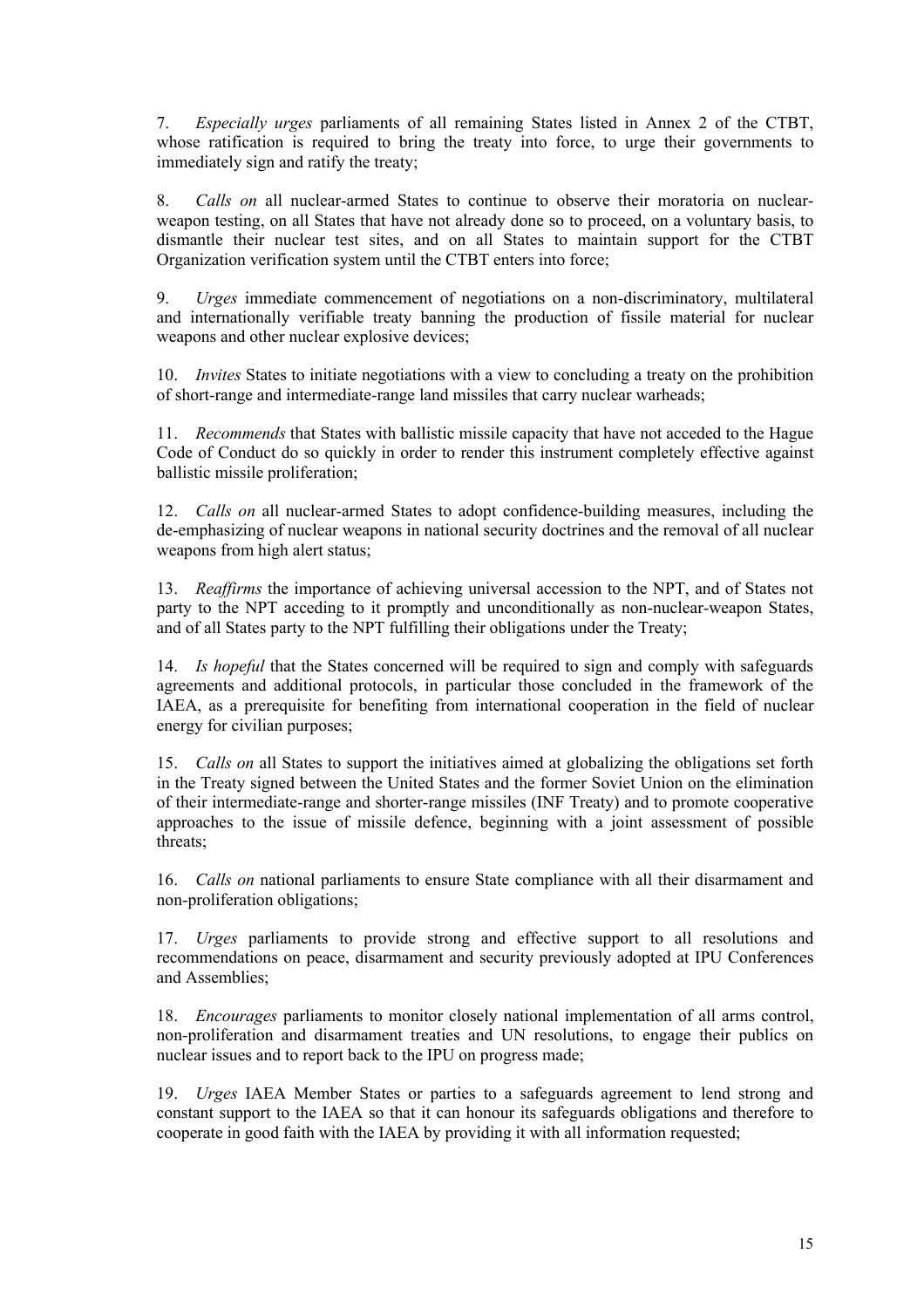20. *Calls on* States whose ratification is needed for the entry into force of general safeguards agreements to take the necessary steps to that end as soon as possible;

21. *Further calls on* the States party to a safeguards agreement which have not yet signed and/or ratified an additional protocol to do so as soon as possible;

22. *Recommends* that the United Nations, especially the Office of Disarmament Affairs, and the Preparatory Commission for the CTBT Organization, strengthen cooperation with the IPU;

23. *Invites* the IPU Secretary General to contact, on an annual basis, the parliaments of the States which have not signed and/or ratified the international treaties mentioned in the present resolution with a view to encouraging them to do so;

24. *Urges* parliaments to instruct governments to express their support for the UN Secretary-General's Five Point Proposal contained in his address, "The United Nations and Security in a Nuclear-Weapon-Free World";

25. *Encourages* parliaments to support the full ratification and implementation of existing nuclear-weapon-free zones, and to explore the possibility of establishing additional nuclearweapon-free zones freely agreed by States in specific regions;

26. *Calls for* the necessary steps to be taken to declare the Middle East a nuclear-weapon-free zone, without exception, in keeping with the resolution endorsed by the NPT Review Conference in 1995;

27. *Encourages* all parliaments to remain seized of the issue at the highest political level and, where possible, to promote compliance with the NPT through bilateral and joint outreach, seminars and other means.

<sup>\*</sup> The following delegations expressed reservations on parts of the resolution:

 <sup>-</sup> China – operative paragraphs 10, 11 and 15;

 <sup>-</sup> India – preambular paragraphs 4, 5, 7, 10 and 12 and operative paragraphs 3, 4, 6, 7, 8 and 13;

 <sup>-</sup> Iran (Islamic Republic of) – preambular paragraph 18 and operative paragraphs 6, 10, 21 and 26;

 <sup>-</sup> Pakistan – preambular paragraphs 7 and 13 and operative paragraphs 13, 14, 16, 17, 18 and 23.